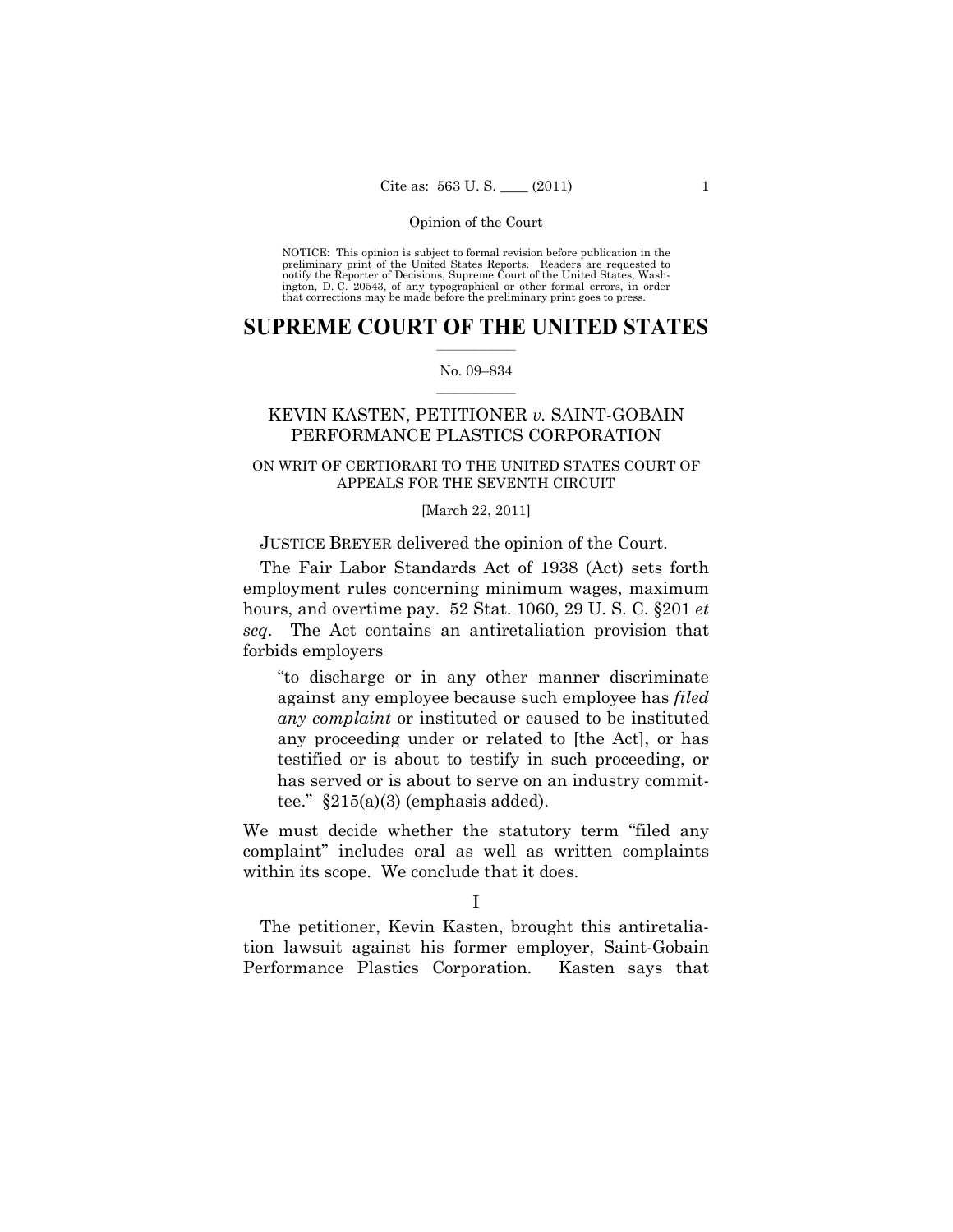Saint-Gobain located its timeclocks between the area where Kasten and other workers put on (and take off) their work-related protective gear and the area where they carry out their assigned tasks. That location prevented workers from receiving credit for the time they spent putting on and taking off their work clothes—contrary to the Act's requirements. In a related suit the District Court agreed with Kasten, finding that Saint-Gobain's "practice of not compensating . . . for time spent donning and doffing certain required protective gear and walking to work areas" violated the Act. *Kasten* v. *Saint-Gobain Performance Plastics Corp.*, 556 F. Supp. 2d 941, 954 (WD Wis. 2008). In this suit Kasten claims unlawful retaliation. He says that Saint-Gobain discharged him because he orally complained to Saint-Gobain officials about the timeclocks.

 In particular, Kasten says that he repeatedly called the unlawful timeclock location to Saint-Gobain's attention in accordance with Saint-Gobain's internal grievanceresolution procedure. See Brief for Petitioner 4 (quoting Saint-Gobain's Code of Ethics and Business Conduct as imposing upon every employee "the responsibility to report . . . suspected violations of . . . any applicable law of which he or she becomes aware"); *id.*, at 4–5 (quoting Saint-Gobain's Employee Policy Handbook as instructing employees with "questions, complaints, and problems" to "[c]ontact" their "supervisor[s] immediately" and if necessary "take the issue to the next level of management," then to the "local Human Resources Manager," then to "Human Resources" personnel at the "Regional" or "Headquarters" level).

 Kasten adds that he "raised a concern" with his shift supervisor that "it was illegal for the time clocks to be where they were" because of Saint-Gobain's exclusion of "the time you come in and start doing stuff"; he told a human resources employee that "if they were to get chal-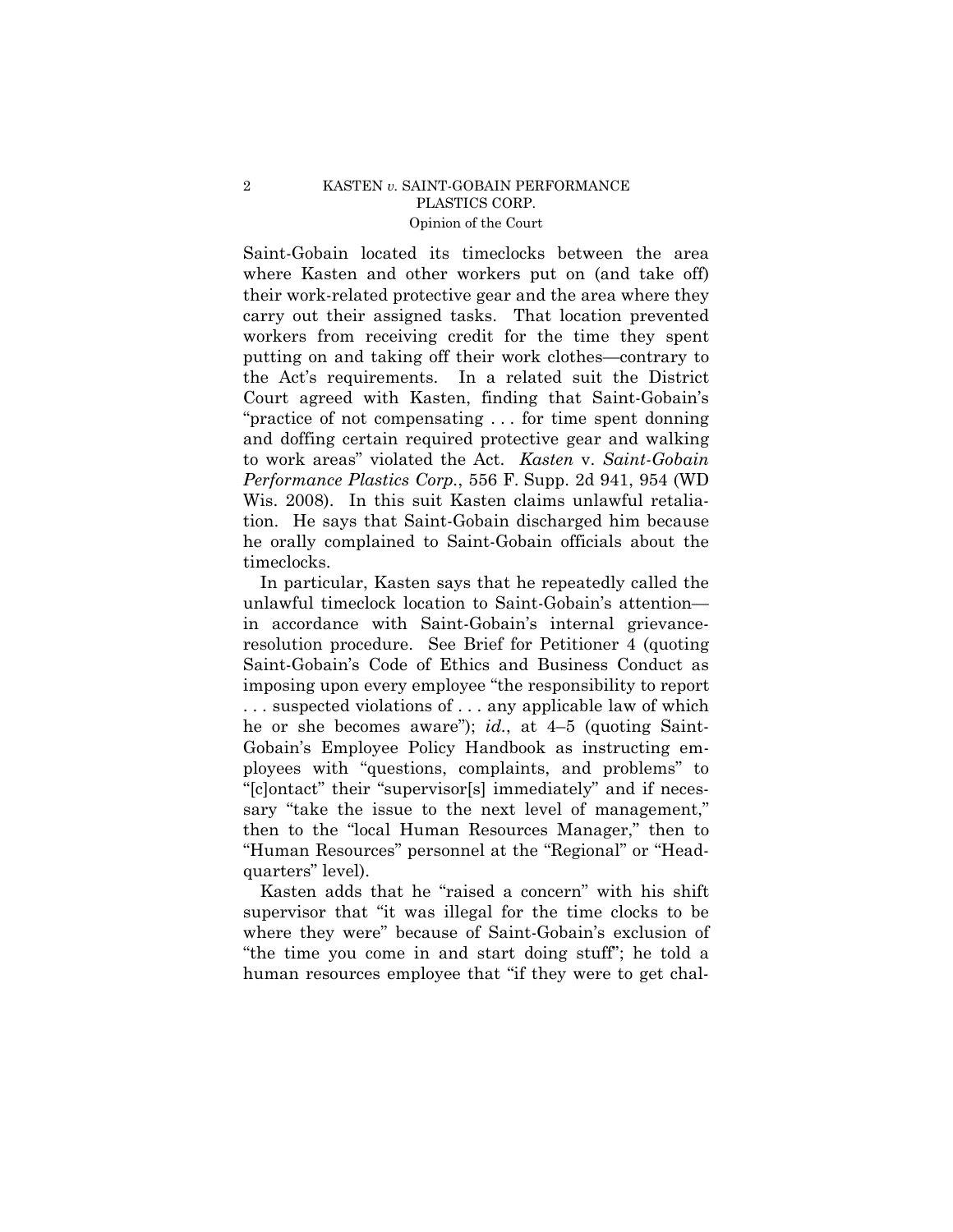lenged on" the location in court, "they would lose"; he told his lead operator that the location was illegal and that he "was thinking about starting a lawsuit about the placement of the time clocks"; and he told the human resources manager and the operations manager that he thought the location was illegal and that the company would "lose" in court. Record in No. 3:07–cv–00686–bbc (WD Wis.), Doc. 87–3, pp. 31–34 (deposition of Kevin Kasten). This activity, Kasten concludes, led the company to discipline him and, in December 2006, to dismiss him.

 Saint-Gobain presents a different version of events. It denies that Kasten made any significant complaint about the timeclock location. And it says that it dismissed Kasten simply because Kasten, after being repeatedly warned, failed to record his comings and goings on the timeclock.

 For present purposes we accept Kasten's version of these contested events as valid. See *Scott* v. *Harris*, 550 U. S. 372, 380 (2007). That is because the District Court entered summary judgment in Saint-Gobain's favor. 619 F. Supp. 2d 608, 610 (WD Wis. 2008). And it did so, not because it doubted Kasten's ability to prove the facts he alleged, but because it thought the Act did not protect *oral*  complaints. *Id.*, at 611–613. On appeal, the Seventh Circuit agreed with the District Court that the Act's antiretaliation provision does not cover oral complaints. 570 F. 3d 834, 838–840 (2009).

 Kasten sought certiorari. And in light of conflict among the Circuits as to whether an oral complaint is protected, we granted Kasten's petition. Compare *Hagan* v. *Echostar Satellite, L. L. C.*, 529 F. 3d 617, 625–626 (CA5 2008) (antiretaliation provision covers oral complaints); *Lambert* v. *Ackerley*, 180 F. 3d 997, 1007 (CA9 1999) (en banc) (same); with *Lambert* v. *Genesee Hospital*, 10 F. 3d 46, 55– 56 (CA2 1993) (antiretaliation provision does not cover informal complaints to supervisors). See also *Pacheco* v. *Whiting Farms, Inc.*, 365 F. 3d 1199, 1206 (CA10 2004)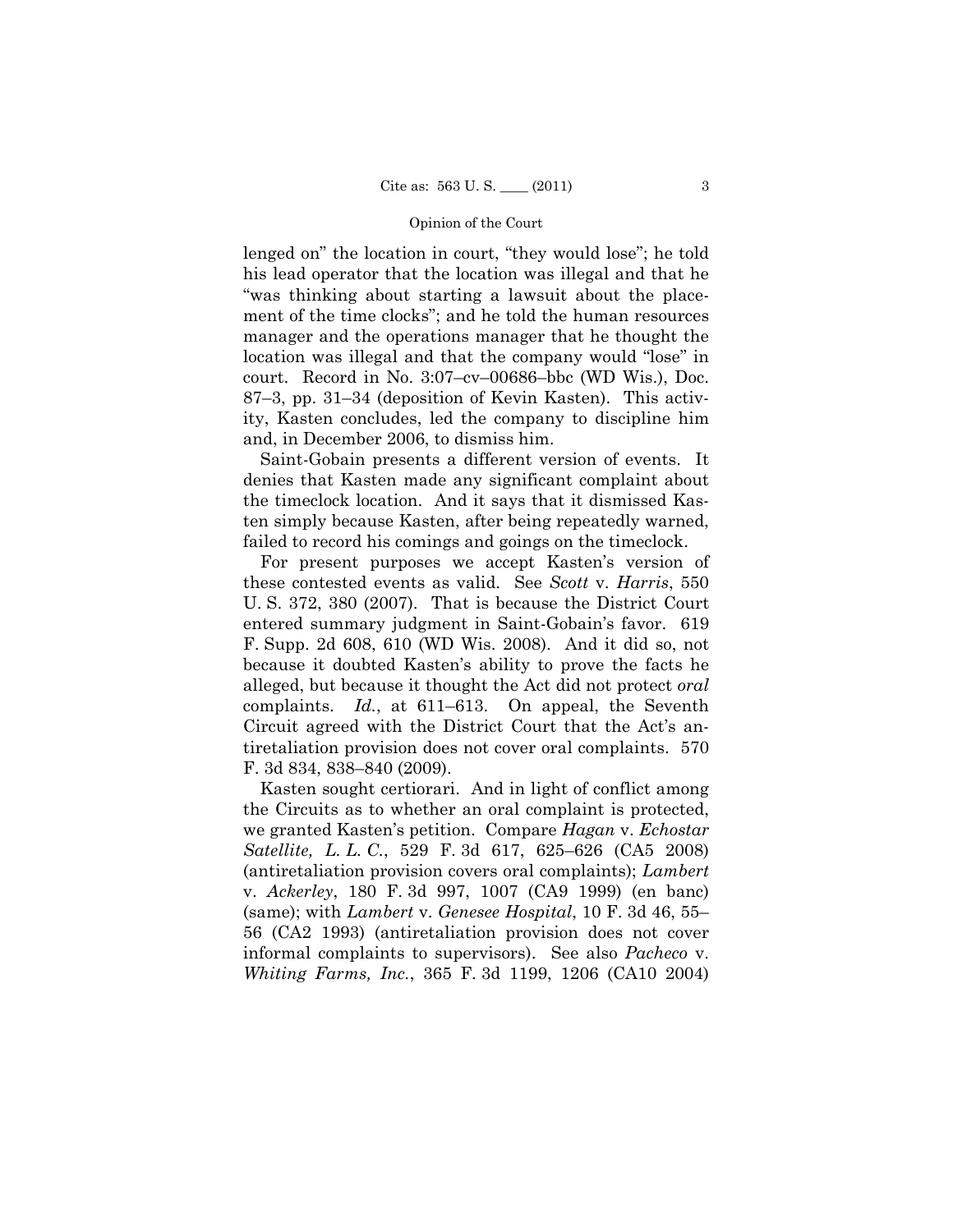(antiretaliation provision covers unofficial assertion of rights); *EEOC* v. *White & Son Enterprises*, 881 F. 2d 1006, 1011–1012 (CA11 1989) (same); *Moore* v. *Freeman*, 355 F. 3d 558, 562–563 (CA6 2004) (assuming without discussion that oral complaints are covered); *Brennan* v. *Maxey's Yamaha, Inc.*, 513 F. 2d 179, 181 (CA8 1975) (same).

### II

 The sole question presented is whether "an oral complaint of a violation of the Fair Labor Standards Act" is "protected conduct under the [Act's] anti-retaliation provision." Pet. for Cert. i. The Act protects employees who have "filed any complaint," 29 U.S.C.  $\S 215(a)(3)$ , and interpretation of this phrase "depends upon reading the whole statutory text, considering the purpose and context of the statute, and consulting any precedents or authorities that inform the analysis," *Dolan* v. *Postal Service*, 546 U. S. 481, 486 (2006). This analysis leads us to conclude that the language of the provision, considered in isolation, may be open to competing interpretations. But considering the provision in conjunction with the purpose and context leads us to conclude that only one interpretation is permissible.

A

 We begin with the text of the statute. The word "filed" has different relevant meanings in different contexts. Some dictionary definitions of the word contemplate a writing. See, *e.g.*, Webster's New International Dictionary 945 (2d ed. 1934) (def. 4(a)) (to file is to "deliver *(a paper or instrument)* to the proper officer so that it is received by him to be kept on file, or among the records of his office" (emphasis added)); Webster's Ninth New Collegiate Dictionary 462 (1983) (def. 2(a)) (one definition of "file" is "to place among official records as prescribed by law").

But other dictionaries provide different definitions that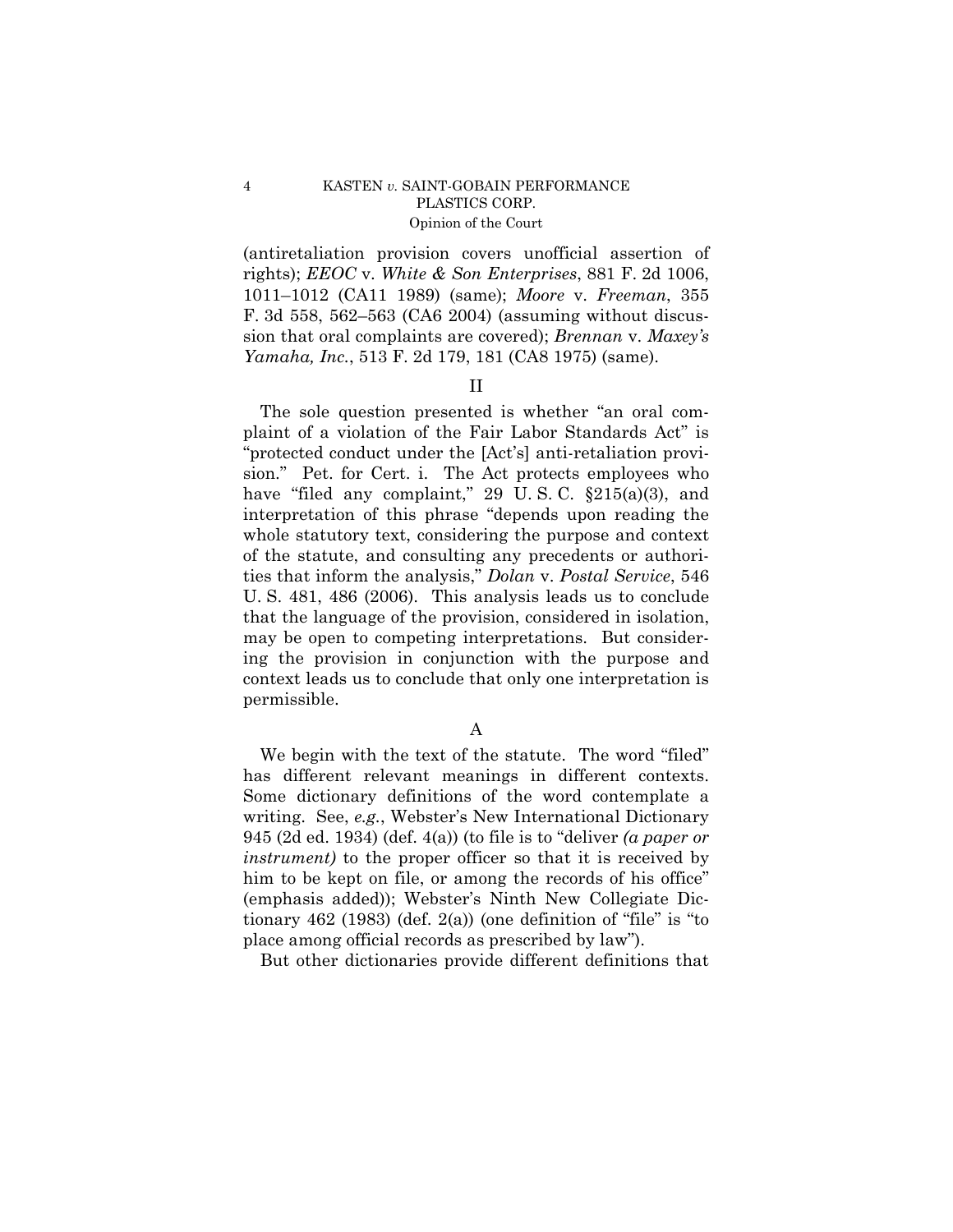permit the use of the word "file" in conjunction with oral material. One can, for example, file an oral statement that enters a matter "into the order of business." 1 Funk & Wagnalls New Standard Dictionary of the English Language 920 (rev. ed. 1938) (def. 2) (to file is to "present in the regular way, as to a judicial or legislative body, so that it shall go upon the records or into the order of business"). This possibility is significant because it means that dictionary meanings, even if considered alone, do not *necessarily* limit the scope of the statutory phrase to written complaints. Cf. *Crawford* v. *Metropolitan Government of Nashville and Davidson Cty.*, 555 U. S. \_\_\_, \_\_\_ (2009) (slip op., at 5) (looking for the "limits" of a linguistic phrase rather than what "exemplif[ies]" its application).

 In addition to the dictionary definitions, we have found that legislators, administrators, and judges have all sometimes used the word "file" in conjunction with oral statements. Thus state statutes sometimes contemplate oral filings. See, *e.g.*, Alaska Stat. §47.32.090(a) (2008) ("file a verbal or written complaint"); Cal. Health & Safety Code Ann. §17055(a) (West 2006) ("file an administrative complaint orally or in writing"); D. C. Code §7–  $1231.12(a)(2)(B)$  (2001) ("filing his or her grievance, orally or in writing"); Ga. Code Ann. §§31–8–124(a), (c), 31–8– 134(b) (2009) ("to file a grievance," a person may "submit an oral or written complaint"); Ind. Code §27–8–28–14(a) (2009) ("file a grievance orally or in writing"); Me. Rev. Stat. Ann., Tit. 34–B, §5604(3)(B) (2009) ("filed through an oral request"); Miss. Code Ann. §69–47–23(4) (2005) ("file a written or oral complaint"); Mo. Rev. Stat. §198.088.3(3) (2009) (to have a complaint "filed," a person "shall write or cause to be written his grievance or shall state it orally"); Nev. Rev. Stat. §§618.336(2)(a), 618.341(1)(a) (2009) ("oral or written complaint filed"); N. J. Stat. Ann. §30:4C–12 (West 2008) ("written or oral complaint may be filed"); N. Y. Ins. Law Ann. §§3217–a(a)(7), 4324(a)(7) (West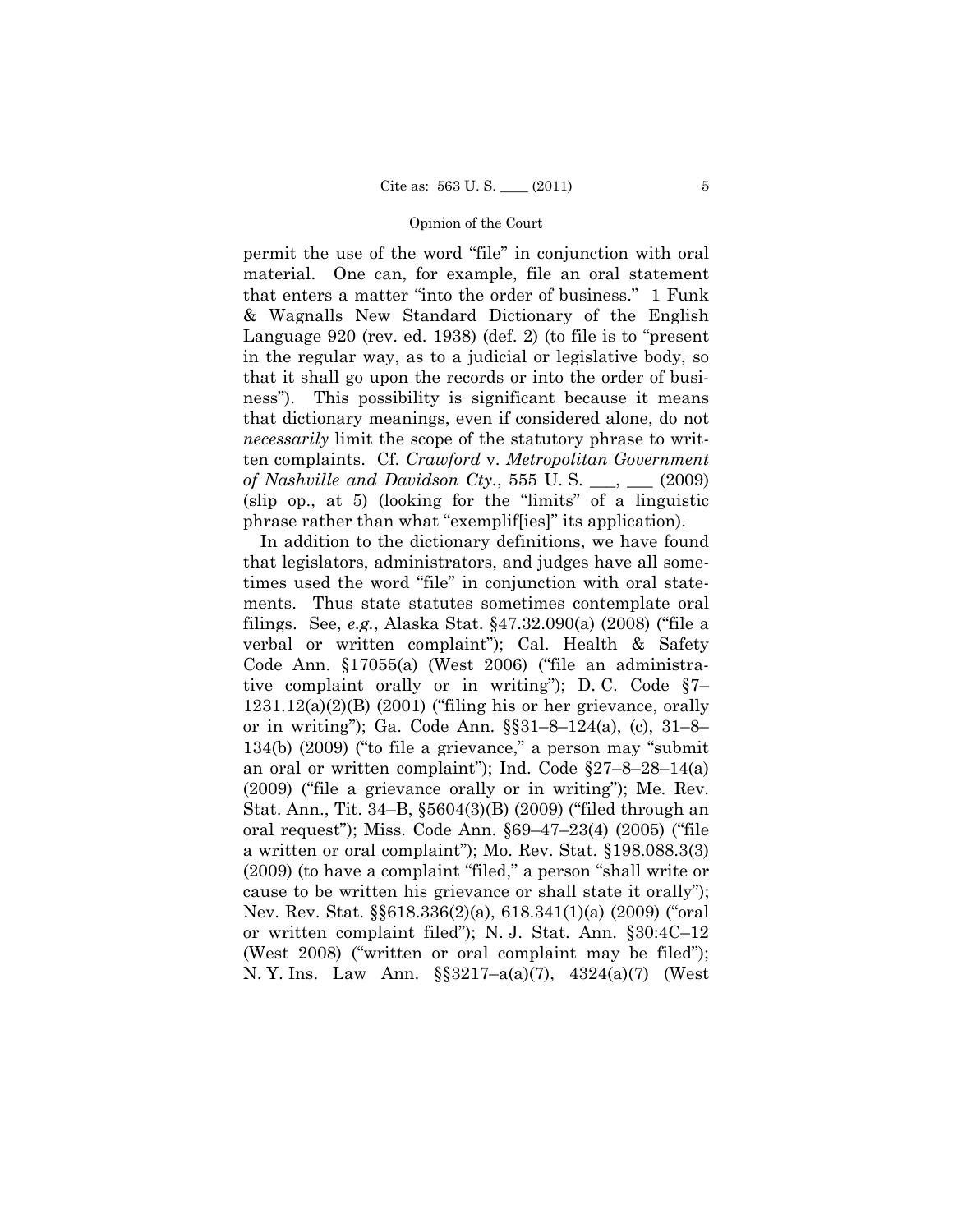2006) ("file a grievance orally"); N. Y. Pub. Health Law Ann. §§4408(1)(g) (West Supp. 2010) ("file a grievance orally"); Pa. Stat. Ann., Tit. 40, §§991.2141(a)–(b) (Purdon 1999) ("file a ... written or oral complaint"); Tex. Ins. Code Ann. §§1305.401(a)–(b) (West 2009) ("oral or written complaint" must be "file[d]"); Wash. Rev. Code §§90.64.030(3), (5) (2008) ("complaints have been filed . . . as the result of either an oral or a written complaint").

 Regulations promulgated by various federal agencies sometimes permit complaints to be filed orally. See, *e.g.,* 32 CFR §842.20 (2010) ("[f]iling a claim" may proceed "orally or in writing"); 42 CFR §422.564(d)(1) (2009) ("file a grievance ... either orally or in writing");  $§423.564(d)(1)$ (same); §438.402(b)(3)(i) ("file a grievance either orally or in writing"); §494.180(e) ("file an oral or written grievance"); 49 CFR §1503.629(c) (2009) ("[f]iling of motions . . . must be in writing or orally on the record" (italics omitted)); 42 CFR §438.402(b)(3)(ii) (2009) ("file an appeal either orally or in writing").

 And a review of contemporaneous judicial usage, cf. *Utah* v. *Evans*, 536 U. S. 452, 475 (2002), shows that oral filings were a known phenomenon when the Act was passed. See, *e.g., Reed Oil Co.* v. *Cain*, 169 Ark. 309, 312, 275 S. W. 333, 334 (1925) ("appellee filed . . . an oral complaint"); *Tingler* v. *Lahti*, 87 W. Va. 499, 503, 105 S. E. 810, 812 (1921) ("complaint subsequently filed, either oral or written"); *Ex parte Mosgrove*, 47 Okla. Cr. 40, 287 P. 795 (1930) (only "complaint . . . filed against him" was "oral complaint of the town marshal"); *Indian Fred* v. *State*, 36 Ariz. 48, 52–53, 282 P. 930, 932 (1929) ("filed an oral motion to quash"); *Dunn* v. *State*, 60 Okla. Cr. 201, 203, 63 P. 2d 772, 773 (1936) ("filed an oral demurrer"); *Morrison* v. *Lewis*, 58 Ga. App. 677, 199 S. E. 782 (1938) ("filed an oral motion" demurring); *Brock* v. *Cullum Bros.*, 263 S. W. 335 (Tex. Civ. App. 1924) ("filed an oral motion to quash"); *Fike* v. *Allen*, 269 S. W. 179, 180 (Tex. Civ.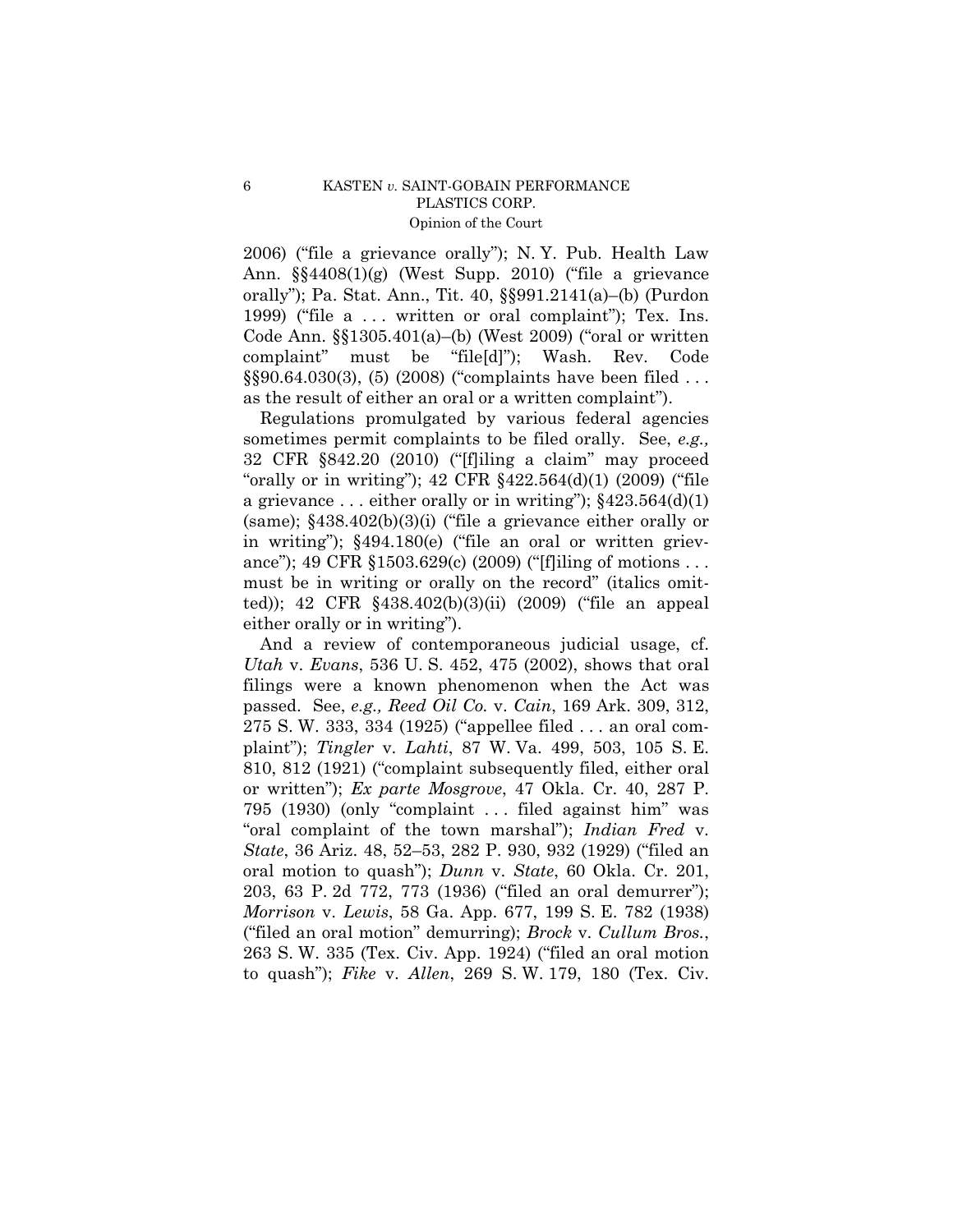App. 1925) ("filed oral pleadings").

 Filings may more often be made in writing. See, *e.g.*, *Ritter* v. *United States*, 28 F. 2d 265, 267 (CA3 1928) (finding words "file a claim for refund" to require a written request in context of tax code). But we are interested in the filing of "*any* complaint." So even if the word "filed," considered alone, might suggest a narrow interpretation limited to writings, the phrase "*any* complaint" suggests a broad interpretation that would include an oral complaint. See, *e.g.*, *Republic of Iraq* v. *Beaty*, 556 U. S. \_\_\_, \_\_\_ (2009) (slip op., at 7). The upshot is that the three-word phrase, taken by itself, cannot answer the interpretive question.

 We can look further to other appearances of the word "filed" in the Act. See *MCI Telecommunications Corp.* v. *American Telephone & Telegraph Co.*, 512 U. S. 218, 226 (1994) (examining "contextual indications" of the meaning of a term). That word (or a variant) appears in numerous other provisions. But its appearance elsewhere in the Act does not resolve the linguistic question before us. Some of those other provisions (1) involve filed material that, unlike a complaint, is of a kind that is virtually always in writing. See, *e.g.*, 29 U. S. C. §203(*l*) (employers must "have on file *an unexpired certificate*" (emphasis added)); §210(a) (Secretary must "file in the court *the record of the industry committee"* (emphasis added)); *ibid.* (industry committee must "file" its findings and recommendations). Others (2) specifically require a writing, see, *e.g.,* §214(c)(5)(A) (requiring employee's "consent *in writing*" to join collective action to be "filed" (emphasis added)); §216(b) (same). And the remainder (3) leave the oral/ written question unresolved—just as does the provision before us. See, *e.g.*, §210(b) (prohibiting a stay unless movant "file[s] in court an *undertaking*" (emphasis added)); §214(c)(5)(A) (employee "may file . . . a *petition*" for review of a special wage rate (emphasis added)).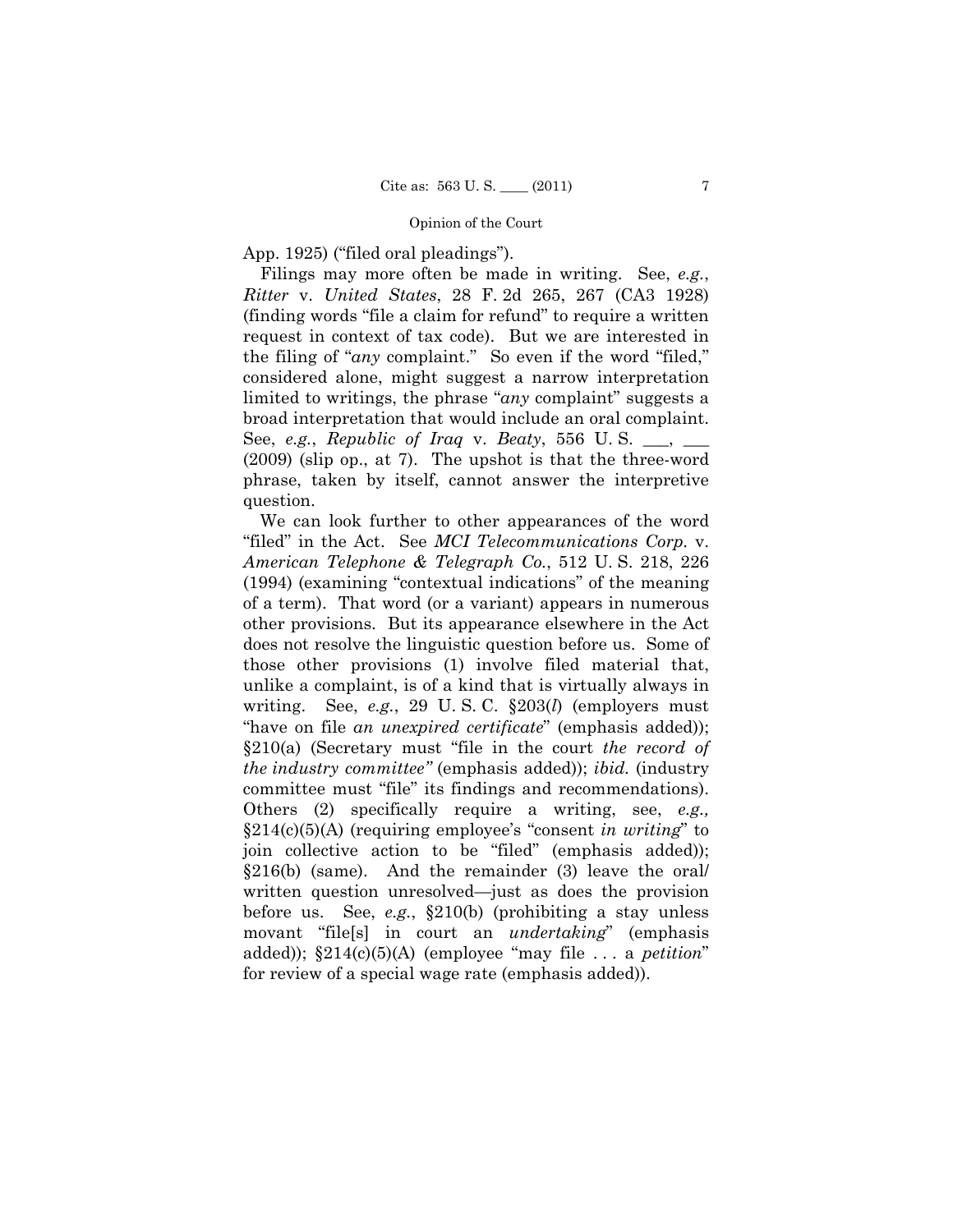Looking beyond the Act, we find other statutes that contain antiretaliation provisions. Those statutes, however, use somewhat different language. See, *e.g.*, §158(a)(4) (protecting an employee who has "filed charges or given testimony"); §623(d) (protecting those who "*opposed* any [unlawful] practice" (emphasis added)); 42 U. S. C. §§2000e–3(a), 12203(a) (same); 29 U. S. C. §2615(a)(2) (similar). See also, *e.g.,* 15 U. S. C. §2087(a)(1) (2006 ed., Supp. III) ("*provided* . . . to the employer . . . *information* relating to any violation" (emphasis added)); §2651(a) (similar); 30 U. S. C. §815(c)(1) ("filed *or made* a complaint" (emphasis added)); 42 U.S.C.  $$5851(a)(1)(A)$ ("*notified* his employer" (emphasis added)); 49 U. S. C. §42121(a)(1) ("*provided* . . . *information*" (emphasis added));  $\S60129(a)(1)$  (same). Some of this language is broader than the phrase before us, but, given the fact that the phrase before us lends itself linguistically to the broader, "oral" interpretation, the use of broader language elsewhere *may* mean (1) that Congress wanted to limit the scope of the phrase before us to writings, or (2) that Congress did not believe the different phraseology made a significant difference in this respect. The language alone does not tell us whether Congress, if intending to protect orally expressed grievances elsewhere, did or did not intend to leave those oral grievances unprotected here.

 The bottom line is that the text, taken alone, cannot provide a conclusive answer to our interpretive question. The phrase "filed any complaint" might, or might not, encompass oral complaints. We must look further.

B

1

 Several functional considerations indicate that Congress intended the antiretaliation provision to cover oral, as well as written, "complaint[s]." First, an interpretation that limited the provision's coverage to written complaints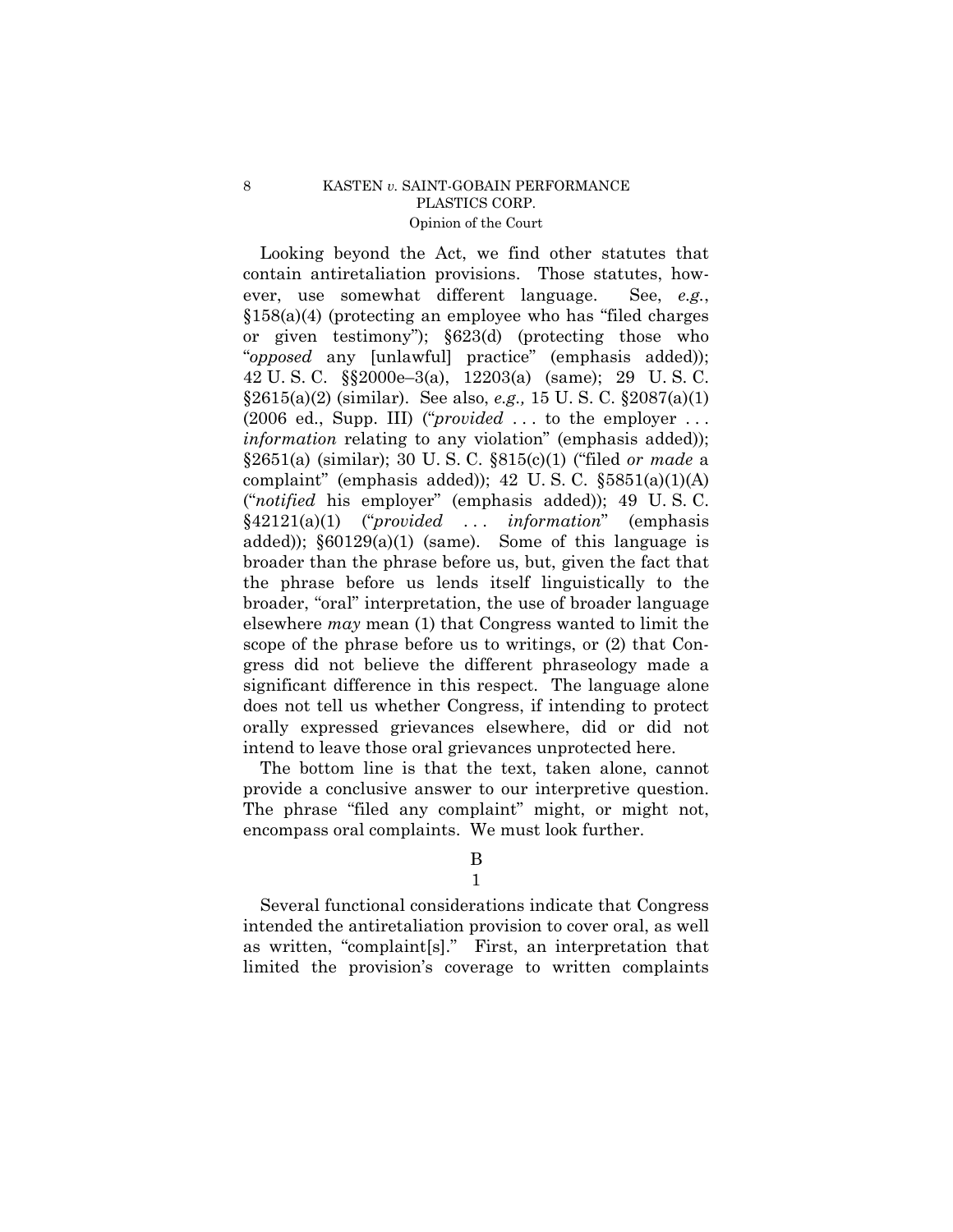would undermine the Act's basic objectives. The Act seeks to prohibit "labor conditions detrimental to the maintenance of the minimum standard of living necessary for health, efficiency, and general well-being of workers." 29 U. S. C. §202(a). It does so in part by setting forth substantive wage, hour, and overtime standards. It relies for enforcement of these standards, not upon "continuing detailed federal supervision or inspection of payrolls," but upon "information and complaints received from employees seeking to vindicate rights claimed to have been denied." *Mitchell* v. *Robert DeMario Jewelry, Inc.*, 361 U. S. 288, 292 (1960). And its antiretaliation provision makes this enforcement scheme effective by preventing "fear of economic retaliation" from inducing workers "quietly to accept substandard conditions." *Ibid.*

 Why would Congress want to limit the enforcement scheme's effectiveness by inhibiting use of the Act's complaint procedure by those who would find it difficult to reduce their complaints to writing, particularly illiterate, less educated, or overworked workers? President Franklin Roosevelt pointed out at the time that these were the workers most in need of the Act's help. See Message to Congress, May 24, 1937, H. R. Doc. No. 255, 75th Cong., 1st Sess., 4 (seeking a bill to help the poorest of "those who toil in factory").

 In the years prior to the passage of the Act, illiteracy rates were particularly high among the poor. See E. Gordon & E. Gordon, Literacy in America 273 (2003) (onequarter of World War I conscripts were illiterate); Dept. of Commerce, Bureau of Census, Sixteenth Census of the United States, 1940, Population: The Labor Force (Sample Statistics): Occupational Characteristics 60 (1943) (20.8% of manufacturing laborers in 1940 had less than five years of schooling). Those rates remained high in certain industries for many years after the Act's passage. In 1948, for example, the National War Labor Board wrote: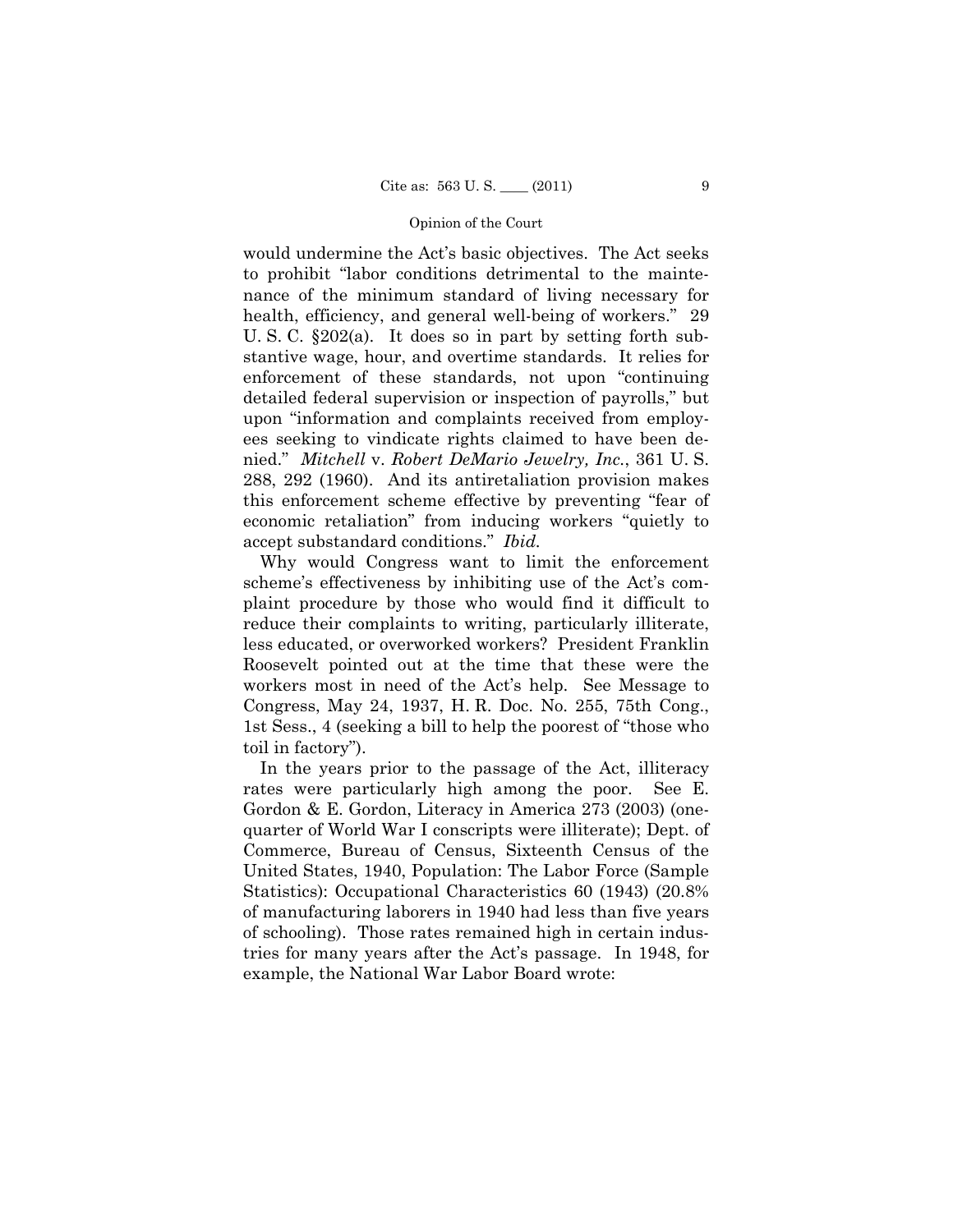"In many plants where there is a high degree of illiteracy, the writing of grievances by employees works a substantial hardship. In other plants where there is considerable dirt and special clothes must be worn, it is often not practicable to write up grievances during work hours." 1 The Termination Report of the National War Labor Board, p. 122.

 To limit the scope of the antiretaliation provision to the filing of written complaints would also take needed flexibility from those charged with the Act's enforcement. It could prevent Government agencies from using hotlines, interviews, and other oral methods of receiving complaints. And insofar as the antiretaliation provision covers complaints made to employers (a matter we need not decide, see *infra,* at 14–15), it would discourage the use of desirable informal workplace grievance procedures to secure compliance with the Act. Cf. *Burlington Industries, Inc.* v. *Ellerth*, 524 U. S. 742, 764 (1998) (reading Title VII to encourage the development of effective grievance procedures to deter misconduct); D. McPherson, C. Gates, & K. Rogers, Resolving Grievances: A Practical Approach 38–40 (1983) (describing the significant benefits of unwritten complaints).

 Given the need for effective enforcement of the National Labor Relations Act (NLRA), this Court has broadly interpreted the language of the NLRA's antiretaliation provision—"filed charges or given testimony," 29 U. S. C. §158(a)(4)—as protecting workers who *neither* filed charges *nor* were "called *formally* to testify" but simply "participate[d] in a [National Labor Relations] Board investigation." *NLRB* v. *Scrivener*, 405 U. S. 117, 123 (1972) (emphasis added). The similar enforcement needs of this related statute argue for an interpretation of the word "complaint" that would provide "broad rather than narrow protection to the employee," *id.*, at 122 (and would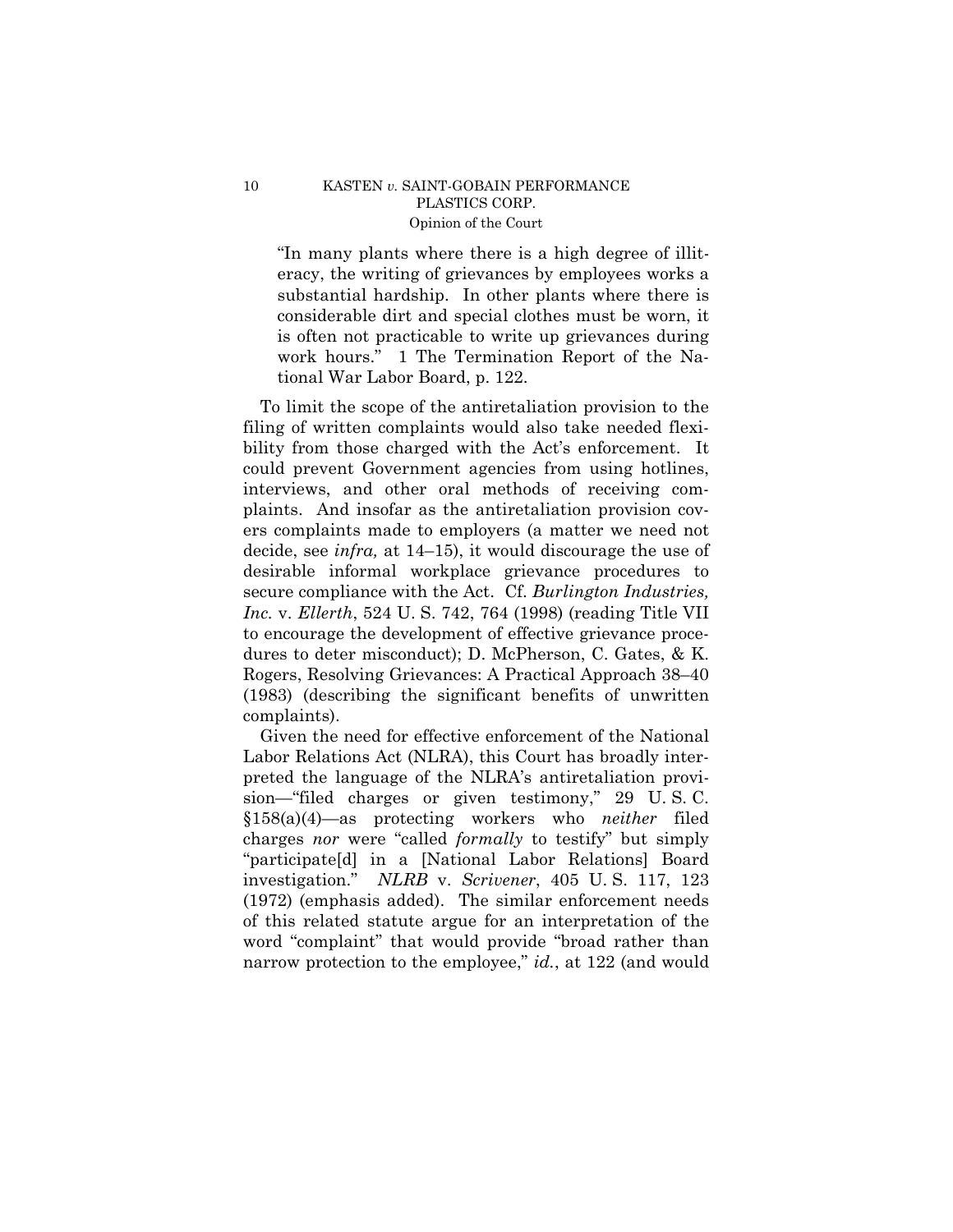do so here without pressing statutory language to its limit). See also *Tennessee Coal, Iron & R. Co.* v. *Muscoda Local No. 123*, 321 U. S. 590, 597 (1944) (the Act's "remedial and humanitarian ... purpose" cautions against "narrow, grudging" interpretations of its language).

 Saint-Gobain replies that worker protection is not the only relevant statutory objective. The Act also seeks to establish an enforcement system that is fair to employers. To do so, the employer must have fair notice that an employee is making a complaint that could subject the employer to a later claim of retaliation. If oral complaints suffice, Saint-Gobain adds, employers too often will be left in a state of uncertainty about whether an employee (particularly an employee who seems unusually angry at the moment) is in fact making a complaint about an Act violation or just letting off steam.

 We agree with Saint-Gobain that the statute requires fair notice. Although the dictionary definitions, statutes, regulations, and judicial opinions we considered, see *supra*, at 4–7, do not distinguish between writings and oral statements, they do suggest that a "filing" is a serious occasion, rather than a triviality. As such, the phrase "filed any complaint" contemplates some degree of formality, certainly to the point where the recipient has been given fair notice that a grievance has been lodged and does, or should, reasonably understand the matter as part of its business concerns.

 Moreover, the statute prohibits employers from discriminating against an employee "*because* such employee has filed any complaint." §215(a)(3) (emphasis added). And it is difficult to see how an employer who does not (or should not) know an employee has made a complaint could discriminate *because* of that complaint. But we also believe that a fair notice requirement does not necessarily mean that notice must be in writing.

At oral argument, the Government said that a complaint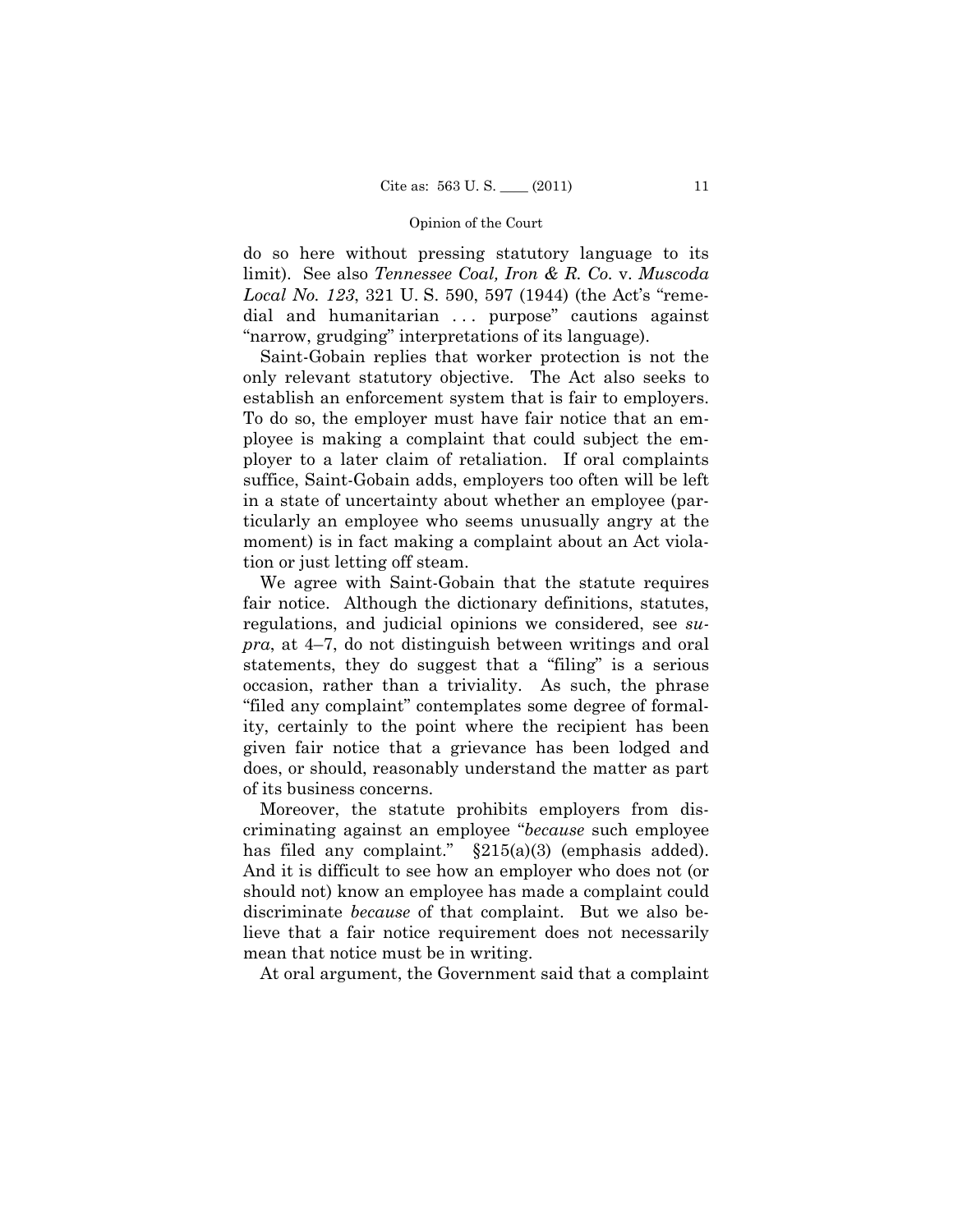is "filed" when "a reasonable, objective person would have understood the employee" to have "put the employer on notice that [the] employee is asserting statutory rights under the [Act]." Tr. of Oral Arg. 23, 26. We agree. To fall within the scope of the antiretaliation provision, a complaint must be sufficiently clear and detailed for a reasonable employer to understand it, in light of both content and context, as an assertion of rights protected by the statute and a call for their protection. This standard can be met, however, by oral complaints, as well as by written ones.

2

 Second, given Congress' delegation of enforcement powers to federal administrative agencies, we also give a degree of weight to their views about the meaning of this enforcement language. See 29 U. S. C. §216(c) (vesting enforcement power in Secretary of Labor); Reorganization Plan No. 1 of 1978, 5 U. S. C. App. §1, p. 664 (transferring to Equal Employment Opportunity Commission (EEOC) enforcement of this antiretaliation provision as part of its Equal Pay Act enforcement responsibilities); *Skidmore* v. *Swift & Co.*, 323 U. S. 134, 140 (1944) (giving weight to a persuasive articulation of views within an agency's area of expertise).

 The Secretary of Labor has consistently held the view that the words "filed any complaint" cover oral, as well as written, complaints. The Department of Labor articulated that view in an enforcement action filed many years ago, *Goldberg* v. *Zenger*, 43 CCH LC ¶31,155, pp. 40,985, 40,986 (D Utah 1961). It has subsequently reaffirmed that view in briefs. See, *e.g.*, Brief for Secretary of Labor as *Amicus Curiae* Supporting Petition for Rehearing with Suggestion for Rehearing *En Banc* in *Lambert* v. *Ackerley*, No. 96–36017 etc. (CA9), pp. 6–7. And more recently it has acted in accordance with that view by creating a hot-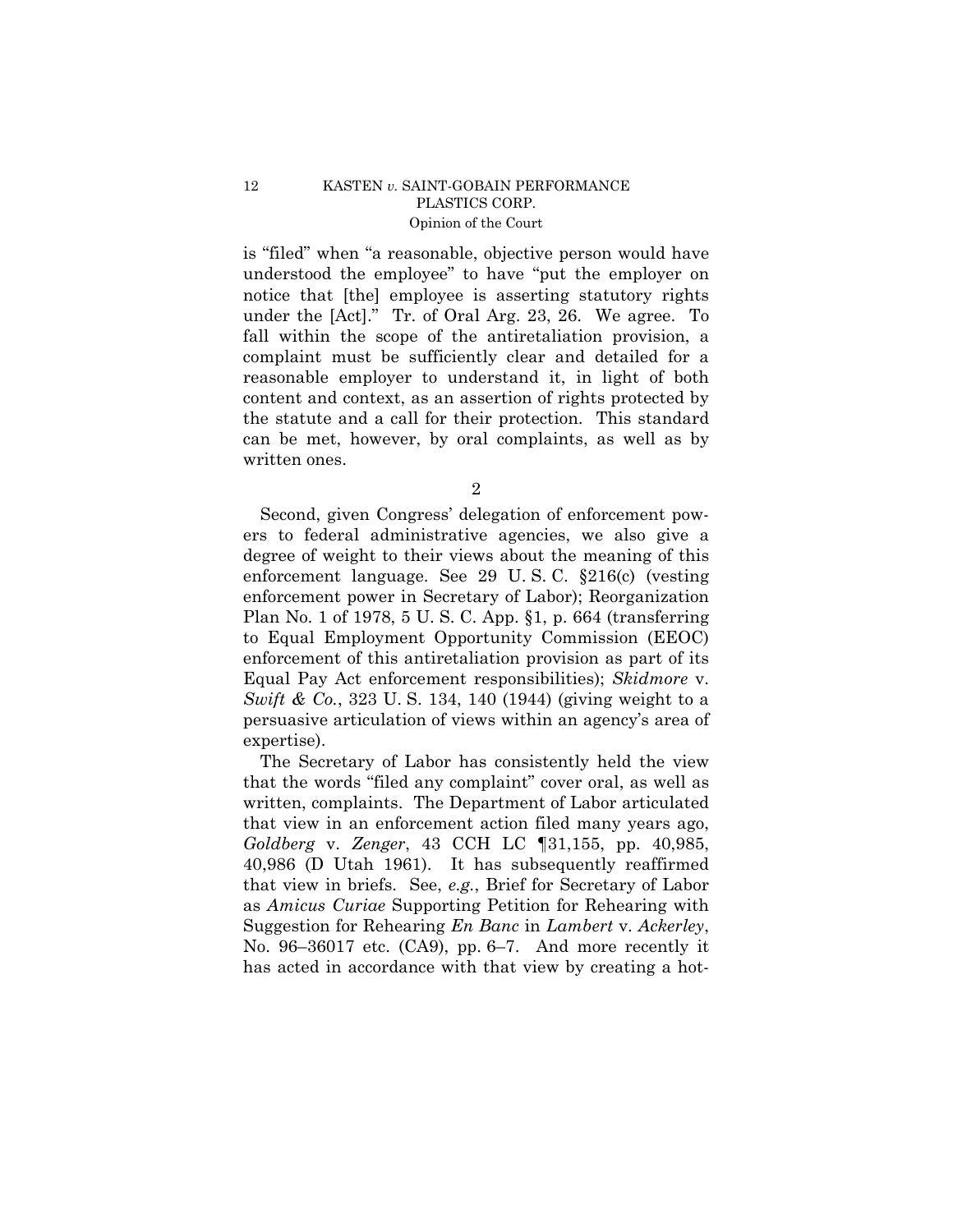line to receive oral complaints, see Dept. of Labor, Compliance Assistance By Law—The Fair Labor Standards Act (FLSA), http://www.dol.gov/compliance/laws/comp-flsa.htm (as visited Mar. 18, 2011, and available in Clerk of Court's case file) (directing participants who wish to "file a complaint" to contact a local office "or call the Department's Toll-Free Wage and Hour Help Line at 1–866–4–US– WAGE").

 The EEOC has set forth a similar view in its Compliance Manual, Vol. 2, §8–II(B)(1), p. 8–3, and n. 12 (1998), and in multiple briefs, see, *e.g.,* Brief for EEOC as *Amicus Curiae* in Support of Petition for Rehearing with Suggestion for Rehearing *En Banc* in *Lambert* v. *Ackerley*, No. 96–36017 etc. (CA9), pp. 8–13; Brief for Appellee in *EEOC* v. *White & Son Enterprises, Inc.*, No. 88–7658 (CA11), pp. 29–30.

 These agency views are reasonable. They are consistent with the Act. The length of time the agencies have held them suggests that they reflect careful consideration, not "*post hoc* rationalizatio[n]." *Motor Vehicle Mfrs. Assn. of United States, Inc.* v. *State Farm Mut. Automobile Ins. Co.*, 463 U. S. 29, 50 (1983). And they consequently add force to our conclusion. *Skidmore*, *supra*, at 140; cf. *United States* v. *Mead Corp.*, 533 U. S. 218, 229, 234–235 (2001) (Court sometimes finds judicial deference intended even in absence of rulemaking authority); *Babbitt* v. *Sweet Home Chapter, Communities for Great Ore.*, 515 U. S. 687, 703– 704, and n. 18 (1995) (agency views, where the law counsels deference, can clarify otherwise ambiguous statutory provisions).

3

 Finally, we note that Saint-Gobain invokes the "rule of lenity" in support of its "written complaint" interpretation. That rule applies primarily to the interpretation of criminal statutes. It leads us to favor a more lenient interpre-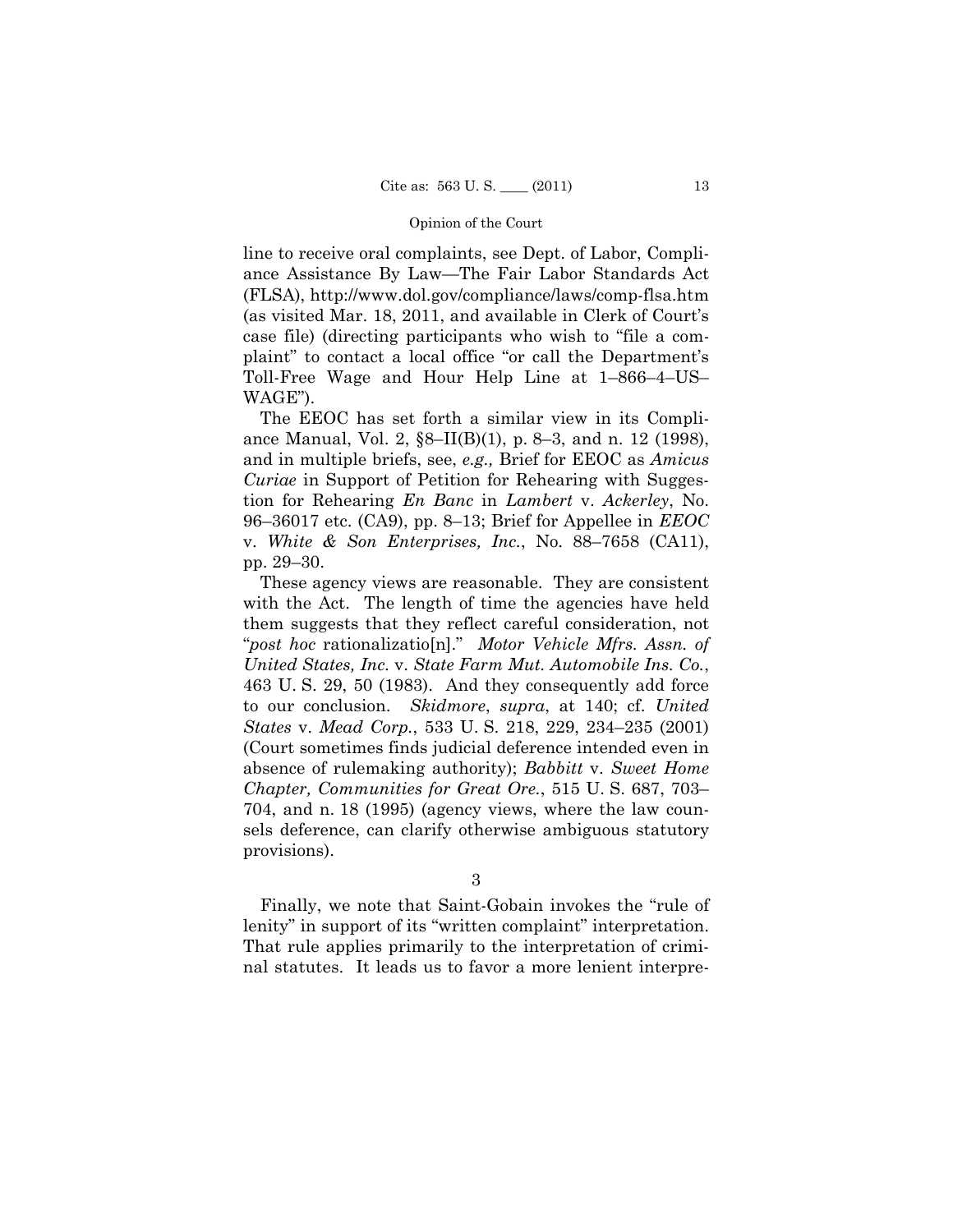tation of a criminal statute "when, after consulting traditional canons of statutory construction, we are left with an ambiguous statute." *United States* v. *Shabani*, 513 U. S. 10, 17 (1994). We agree with Saint-Gobain that those who violate the antiretaliation provision before us are subject to criminal sanction, 29 U. S. C. §216(a). And we have said that the rule of lenity can apply when a statute with criminal sanctions is applied in a noncriminal context. See *Leocal* v. *Ashcroft*, 543 U. S. 1, 11, n. 8 (2004). But after engaging in traditional methods of statutory interpretation, we cannot find that the statute remains sufficiently ambiguous to warrant application of the rule of lenity here.

C

 Alternatively, Saint-Gobain claims that it should prevail because Kasten complained to a private employer, not to the Government; and, in Saint-Gobain's view, the antiretaliation provision applies only to complaints filed with the Government. Saint-Gobain advanced this claim in the lower courts, which held to the contrary. 570 F. 3d, at 837–838; 619 F. Supp. 2d, at 613. But Saint-Gobain said nothing about it in response to Kasten's petition for certiorari. Indeed, it did not mention the claim in this Court until it filed its brief on the merits.

 We do not normally consider a separate legal question not raised in the certiorari briefs. See this Court's Rule 15.2; *Caterpillar Inc.* v. *Lewis*, 519 U. S. 61, 75, n. 13 (1996). We see no reason to make an exception here. Resolution of the Government/private employer question is not a "'"predicate to an intelligent resolution"'" of the oral/written question that we granted certiorari to decide. See *ibid.* (quoting *Ohio* v. *Robinette*, 519 U. S. 33, 38 (1996)). That is to say, we can decide the oral/written question separately—on its own. And we have done so. Thus, we state no view on the merits of Saint-Gobain's